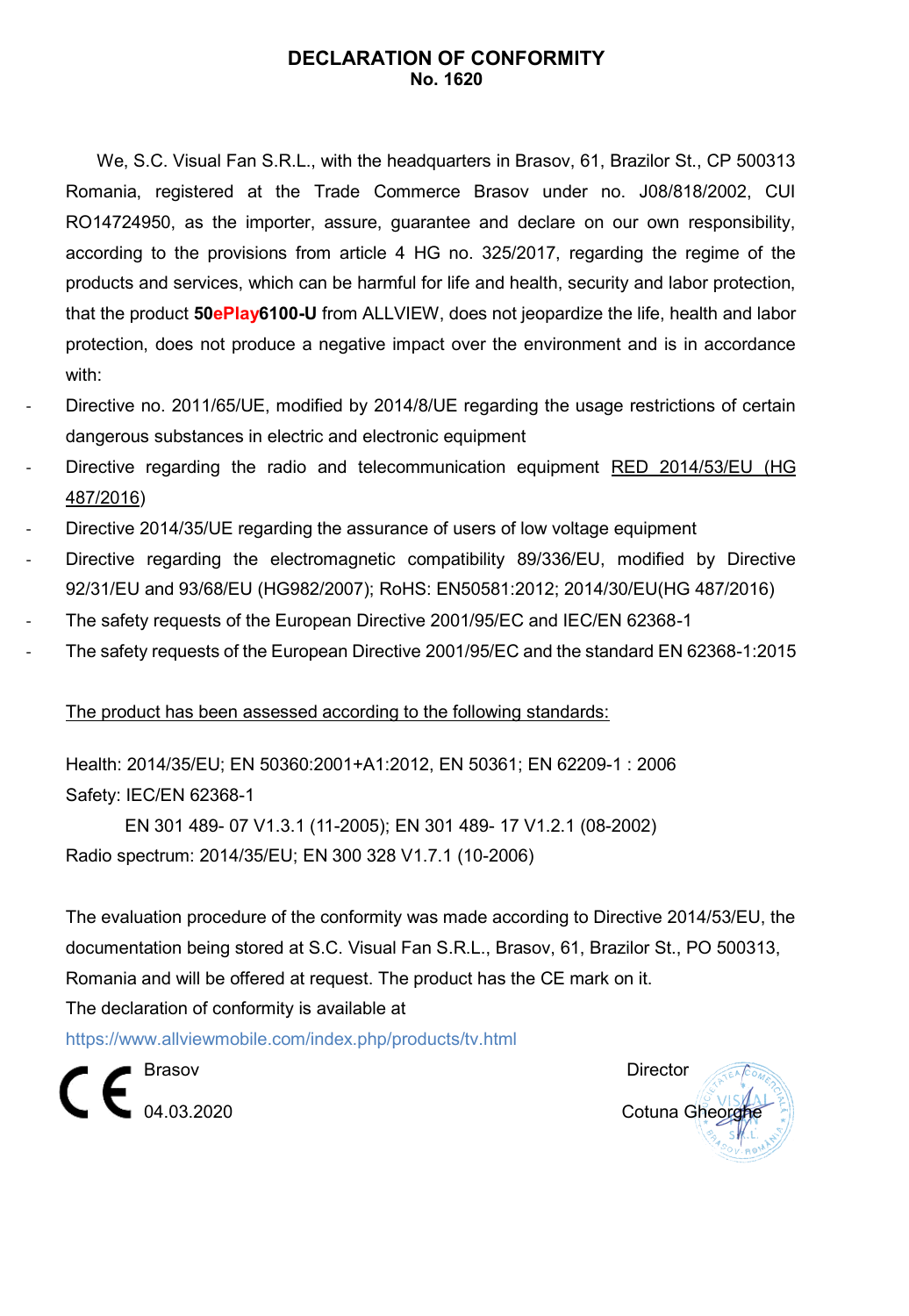## **DECLARAȚIE DE CONFORMITATE No. 1620**

Noi,S.C.Visual Fan S.R.L, cu sediul social in Brasov, Str. Brazilor nr.61, CP 500313 Romania, inregistrata la Reg. Com. Brasov sub nr. J08/818/2002, CUI RO14724950, in calitate de importator, asiguram, garantam si declaram pe proprie raspundere, conform prevederilor art. 4 HG nr. 325/2017 privind regimul produselor si serviciilor, care pot pune in pericol viata si sanatatea, securitatea si protectia muncii, ca produsul **50ePlay6100-U** marca ALLVIEW, nu pune în pericol viata, sanatatea, securitatea muncii, nu produce impact negativ asupra mediului si este in conformitate cu:

- Directiva nr. 2011/65/UE modificata de 2014/8/UE privind restrictiile de utilizare a anumitor substante periculoase in echipamentele electrice si electronice.

- Directiva privind echipamente radio si de telecomunicatii RED 2014/53/EU (HG 487/2016)

- [Directiva 2014/35/UE](https://www.legisplus.ro/Intralegis6/oficiale/afis.php?f=179242&diez=A28&link=0) privind asigurarea utilizatorilor de echipamente de joasa tensiune

- Directiva cu privire la compatibilitatea electromagnetica 89/336/EU, modificate de Directiva 92/31/EU si 93/68/EU (HG982/2007); RoHS: EN50581:2012; 2014/30/EU(HG 487/2016)

- Cerințele de siguranță ale Directivei Europene 2001/95/EC și a lui IEC/EN 62368-1

- Cerințele de siguranță ale Directivei Europene 2001/95/EC și a standardului EN62368-1:2015

Produsul a fost evaluat conform urmatoarelor standarde:

-Sanatate: 2014/35/EU;EN 50360:2001+A1:2012, EN 50361; EN 62209-1 : 2006

-Siguranta: IEC/EN 62368-1

 EN 301 489- 07 V1.3.1 (11-2005); EN 301 489- 17 V1.2.1 (08-2002) -Spectru radio: 2014/35/EU; EN 300 328 V1.7.1 (10-2006)

Procedura de evaluare a conformitatii a fost efectuata in conformitate cu Directiva 2014/53/EU, documentatia fiind depozitata la S.C. Visual Fan S.R.L., Brasov str. Brazilor nr.61, CP 500313, Romania si va fi pusa la dispozitie la cerere. Produsul are aplicat marcajul CE.

Declaratia de conformitate este disponibila la adresa *<https://www.allview.ro/produse/televizoare.html>*.

 $\epsilon \epsilon$ <sup>Brasov</sup> Director Director Director

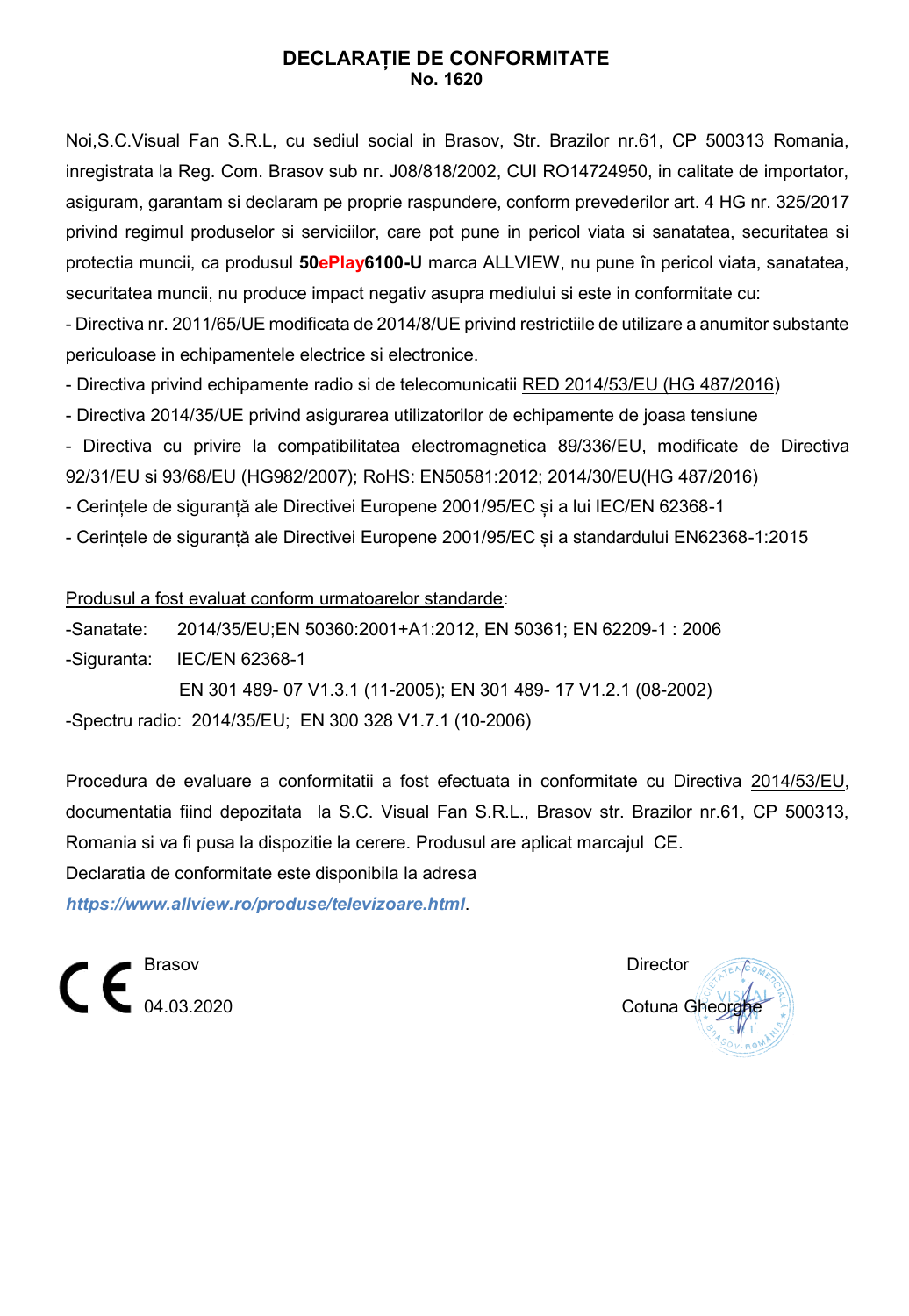# **MEGFELELŐSÉGI NYILATKOZAT No. 1620**

Az S.C. Visual Fan S.R.L., (székhely Brassó, Brazilor u 61, 500314 Románia, cégbejegyzés szám J08/818/2002, CUI RO14724950) mint importőr, egyedül, saját felelősségére kijelenti,

a 4 HG no. 325/2017 előírásainak megfelelően, hogy a **50ePlay6100-U** modell megnevezésű ALLVIEW termék, nem veszélyes az emberi életre, egészségre, és megfelel az alábbi szabályozásoknak:

- 2011/65/UE számú direktíva, 2014/8/UE számú módosítása, műszaki cikkek gyártásánál veszélyes anyag felhasználásának korlátozása
- Rádió és telekommunikációs eszközöket érintő direktíva RED 2014/53/EU (HG 487/2016)
- 2014/35/UE direktíva felhasználói biztonság, alacsony feszültségű készüléknél
- elektromágneses kompatibilitásról szóló 89/336/EU irányelv, módosítva a 92/31 / EU és 93/68 / EU (HG982/2007); RoHS irányelv: EN50581: 2012 2014/30/EU (HG 487/2016)
- Európai Biztonsági követelményeket 2001/95 / EC irányelv és az IEC/EN 62368-1
- Európai Biztonsági követelményeket 2001/95 / EC irányelv és az EN62368-1:2015 A termek a következő sztenderdek szerint volt értékelve:

Egészség: 2014/35/EU; EN 50360:2001+A1:2012, EN 50361; EN 62209-1 : 2006 Biztonság: IEC/EN 62368-1

 EN 301 489- 07 V1.3.1 (11-2005); EN 301 489- 17 V1.2.1 (08-2002) Rádió spektrum: 2014/35/EU; EN 300 328 V1.7.1 (10-2006)

A megfelelőségi nyilatkozat értékelési eljárása a 2014/53/EU direktíva alapján zajlott. A vonatkozó dokumentumok az alábbi címen találhatóak, és kérésre megtekinthetőek: S.C. Visual Fan S.R.L., Brassó, 61, Brazilor St., CP 500313, Románia. A termék CE megfelelőségi jelöléssel van ellátva. E nyilatkozatot megalapozó műszaki dokumentáció elérhető az alábbi honlapon [https://www.allviewmobile.com/index.php/products/tv.html.](https://www.allviewmobile.com/index.php/products/tv.html)



Cotuna Gheorghe